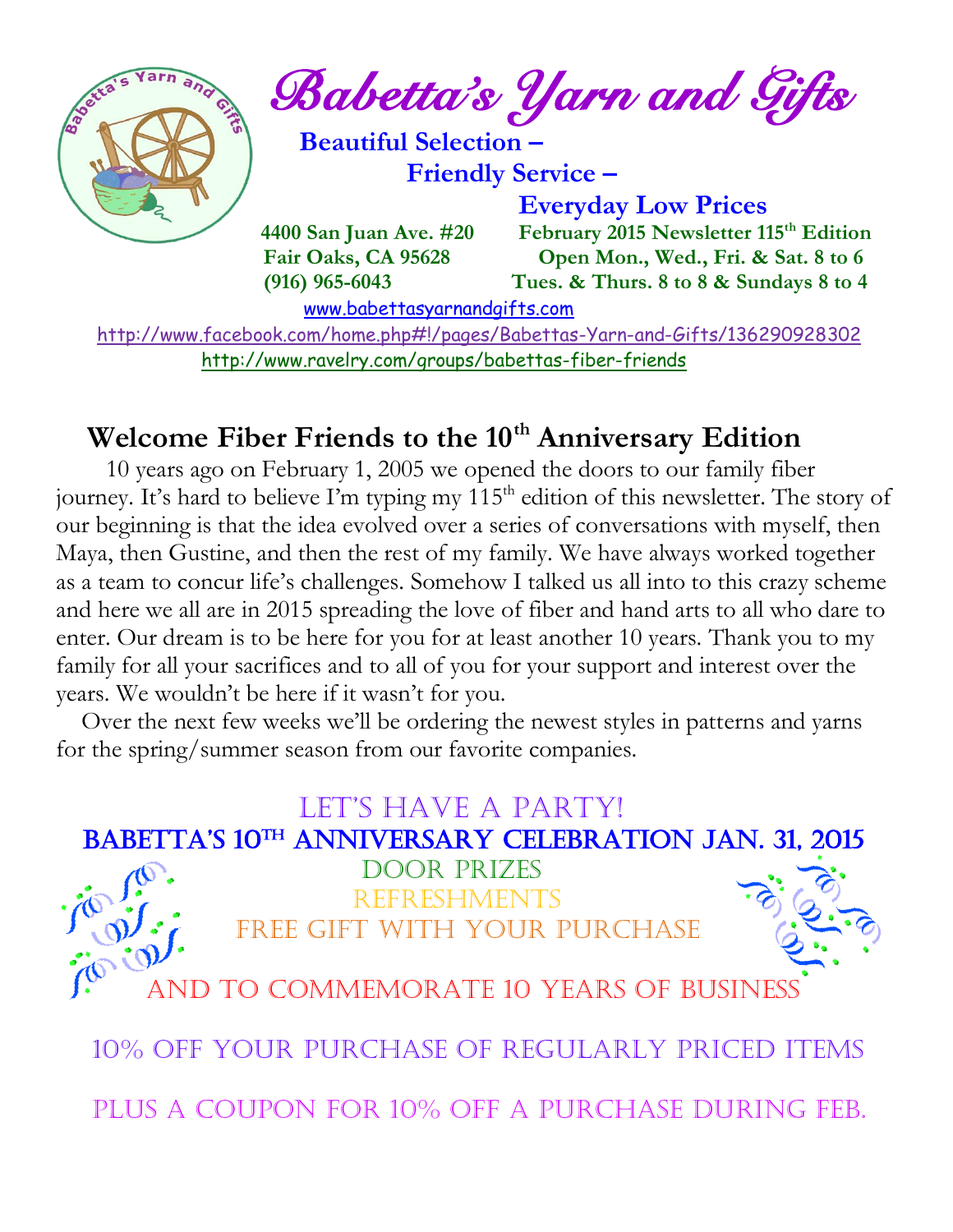**\*KAL with Gustine Learn Brioche\* Beech Mountain Mitts by Kirsten Hall Dates: Feb. 24, March 3 & 10 from 6:30 to 8pm You'll receive a coupon for 10% when you register \$45 instruction fee, materials sold separate**



 **Don't forget about our ongoing "Food Drive" Bring a non-perishable food item on your next visit and you'll be entered to win a \$25 Babetta's Gift certificate. These items are distributed in our own community to those in need.**

## **Classes for February2015 at Babetta's**

 *In our project classes you can learn to knit anything from scarves to socks to felted purses to lace shawls to hats to sweaters. Pick your project and join in the fun. Our knitters inspire each other to try new things by sharing ideas and showing off their latest creation. Sign up for one of our classes and you will receive a coupon for 10% off.*

 **Pre-registration is required as class sizes are limited. Please choose your dates carefully. Because of scheduling conflicts and complications, make-up classes will only be allowed under special circumstances and individual consideration.**

#### **Tuesdays Feb. 3, 10 & 17**

Knitting Project 10am – 11:30am fee \$50 Knitting Project 6pm – 7:30pm fee \$50

**Wednesdays Feb. 4, 11 & 18** Knitting Project 1pm – 2:30pm fee \$50 Knitting Project 3:30pm- 5pm fee \$50

#### **Thursday Feb. 5, 12 & 19**

Knitting Project 6pm – 7:30pm fee \$50 Knitting Project 10am – 11:30am fee \$50 **Saturdays Feb. 7, 14 & 21** Knitting Project 4pm – 5:30pm fee \$50.

#### **Private Lessons**

Knitting or Crochet \$20 an hour Group Knitting or Crochet Private lessons \$15 an hour per person. Spinning or weaving \$25 an hour Group rates are \$20 an hour per person. 50% deposit required when scheduling. Cancellations with less than 24 hour notice will forfeit deposit with exceptions for emergencies. Other cancellations can be transferred to rescheduled lessons or store credit.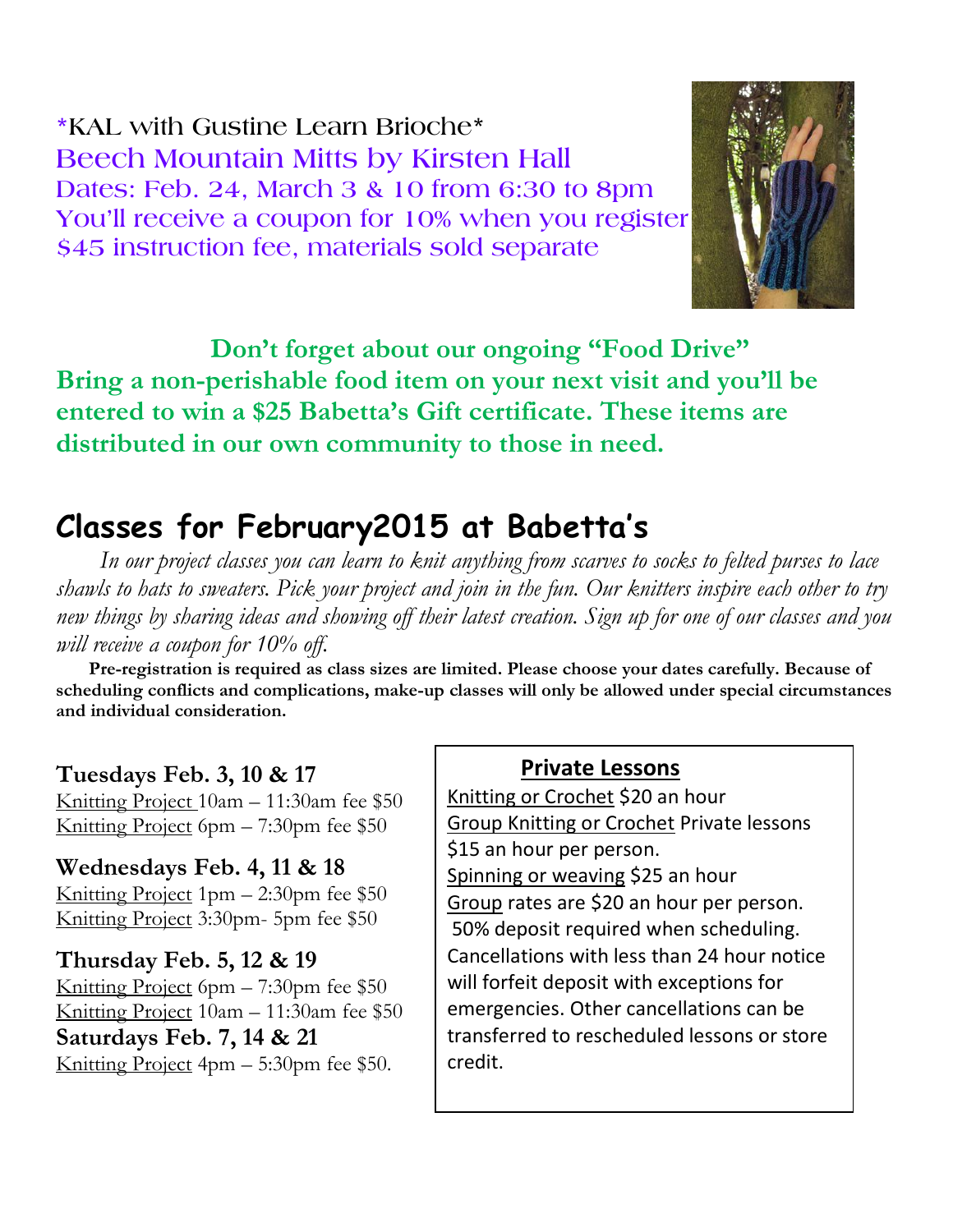## **Charity Knitting Group**

 How would you like to do some charity knitting/crocheting with a lovely group of people? **"The Purls of Fair Oaks"** meets the second Thursday of every month from 10am to noon here at **Babetta's.** This wonderful group of knitters makes newborn hats for local hospitals as well as other local charity groups. If you'd like to come join the group there's always room for more. This month's date is Feb.12. If you'd like to drop off any knitted or crocheted donation items you can do that at any time and I will pass them on.

### Events:

#### **Folsom Quilt & Fiber Guild**

 $30<sup>th</sup>$  Anniversary Show Feb. 6, 7, & 8, 2015 at the Folsom Community Center

**Stitches West** is happening Feb. 19 to 22 in Santa Clara. Here's the link for more info <http://www.knittinguniverse.com/West>

Relax and take the train down. Amtrak is offering a discount for Stitches West [http://www.capitolcorridor.org/special\\_offers/stitch\\_n\\_ride.php](http://www.capitolcorridor.org/special_offers/stitch_n_ride.php)

## **Free patterns for Feb. 2015**



# Safety Hat

 This hat is perfect for those who run or ride bikes in the dusky hours because it uses a chunky yarn with a light reflective thread called Lumio Fine by Schachenmayr.

K=knit. P=purl, K2tog=knit 2 together

Materials: 1 Ball Lumio Fine, size 10  $\frac{1}{2}$  16" circulars and DPNs, 1 stitch marker, yarn needle Gauge:  $3$  sts =  $1"$ 

Cast on 60 stitches, place marker and join in the round being careful not to twist Work (k1, p1) ribbing for 11 rounds or  $2\frac{1}{2}$ "

\*P 1 round, K 1 round, P 1 round, K 1 round, K 4 rounds<sup>\*</sup>, repeat from  $*$  to  $*$  2 more times On last round of last repeat, (k8, k2tog) around

P 1 round, next round- (k6, k2tog) around, K 1 round, next round- (k5, k2tog), K 1 round, next round- (k4, k2tog ), K 1 round, next round- ( k3, k2tog), K 1 round, next round (k2, k2tog), K 1 round, next round- (k1, k2tog), use yarn needle to draw tail through remaining stitches and weave in ends.